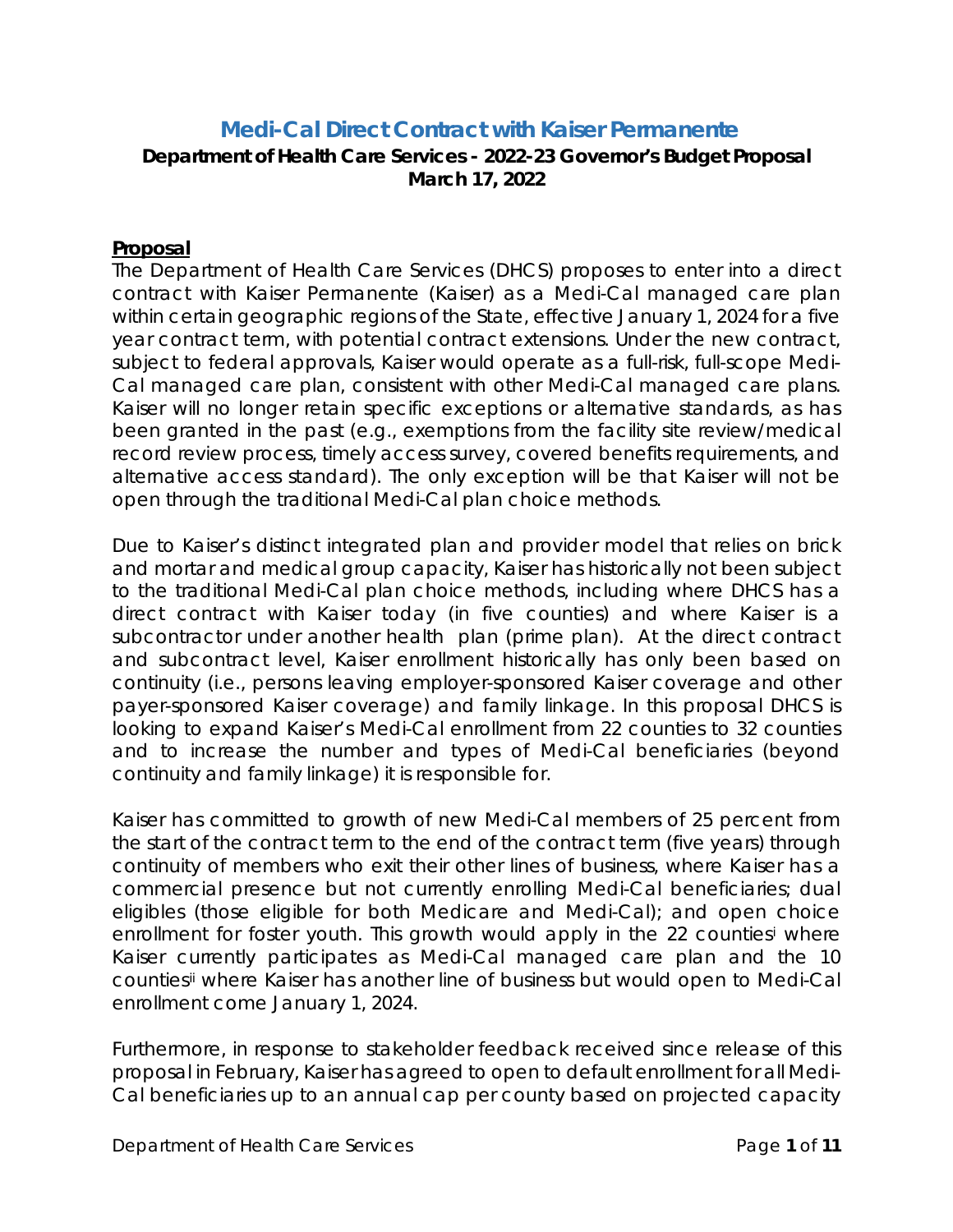in order to diversify its case mix. This growth would be part of the 25 percent growth described above. Details are forthcoming. It should be noted that Kaiser's current case mix is relatively reflective of the statewide case mix, as noted in the Table 1 below.

| Table 1: Enrollment as of Jan 2022                      | Medi-Cal<br>Enrollment* | <b>Kaiser</b><br><b>Enrollment</b> |
|---------------------------------------------------------|-------------------------|------------------------------------|
| <b>ACA Expansion (including</b><br>undocumented adults) | 32.18%                  | 27.84%                             |
| <b>CHIP/Families</b>                                    | 46.28%                  | 59.21%                             |
| Seniors & Persons with Disabilities (SPD)               | 3.45%                   | 3.76%                              |
| Duals                                                   | 11%                     | 9.03%                              |
| Other**                                                 | 7.08%                   | 0.16%                              |
| Total                                                   | 100%                    | 100%                               |

\*Note – There may be a minor overlap (less than .5%) of duals in "families" aid category. Most duals are also in the SPD coverage group so they are grouped in duals vs. SPDs.

\*\*Other for Medi-Cal Enrollment includes State Only, Presumptive Eligibility, and Restricted Scope.

Under this proposal, Kaiser would not have to bid as a commercial Medi-Cal managed care plan under the Request for Proposal (RFP) that was released on February 9. Similarly due to the unique model of local plans, i.e., County Organized Health Systems (COHS) and Local Initiative (LI) plans, do not have to bid for the RFP. DHCS released the Medi-Cal Direct Contract with Kaiser Proposal prior to the release of the Medi-Cal managed care RFP to provide transparency to potential bidders in the impacted geographic regions.

Like all Governor's Budget items, this proposal was developed confidentially until release and is now undergoing a public process. DHCS is proposing trailer bill language to clarify its statutory authority to maintain and expand direct, full-risk contracts with Kaiser, defined under current state law as an Alternate Health Care Service Plan. Subject to federal approval, the direct contracts would be available in the 32 counties in which Kaiser operates (including COHS/single plan model counties, two-plan model counties, regional model counties and Geographic Managed Care model counties, as applicable).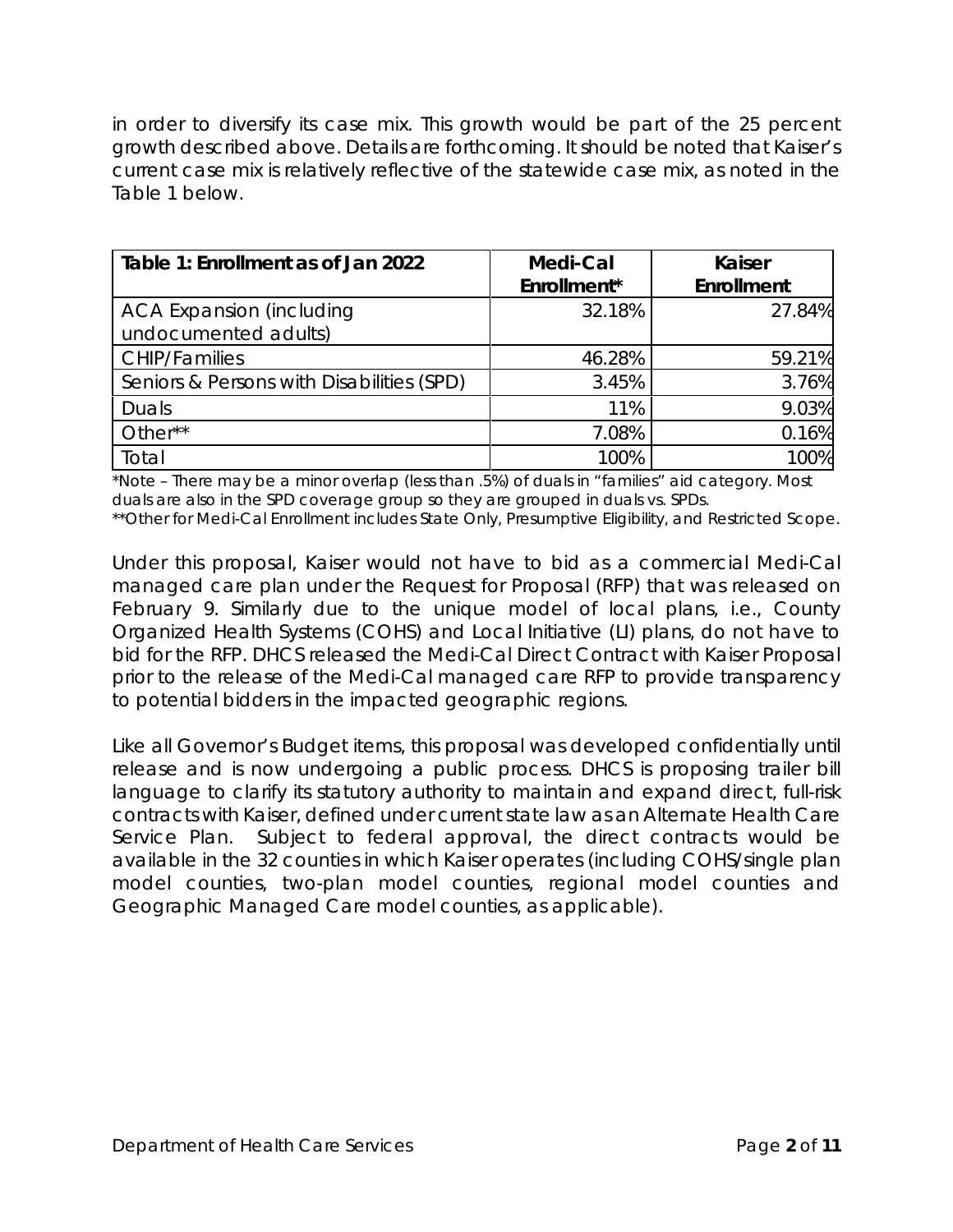

# **DHCS is Transforming Medi-Cal Managed Care Through Multiple Channels**

DHCS has authority to determine which, and how many, managed care plans with which the State contracts for Medi-Cal services in counties. DHCS determination is ultimately guided by the best interests of Medi-Cal beneficiaries and State goals for the Medi-Cal managed care delivery system under CalAIM, namely to drive quality of care improvements, streamline and reduce complexity, and build on whole person care approaches.

In 2021, DHCS began the statewide procurement process for the new managed care plan contract effective January 1, 2024. Through this process, DHCS provided counties an opportunity to change the managed care plan model that operates in their county. Throughout 2021, counties intending to change their managed care plan model were required to file a number of deliverables with DHCS and ultimately pass a local County Ordinance.

The following counties submitted the necessary County Ordinance by the due date of October 10, 2021. DHCS has accepted all county ordinances and has provided a Conditional Approval to continue to move forward with their request to change the Managed Care Plan Model type that currently operates in the County. A conditional approval allows the county and Managed Care Plan to move on to the next phase in the Managed Care Plan County Model Change process which is the Plan Operational Readiness assessment that will commence in the fall of 2022. Below is a list of all conditionally approved model changes.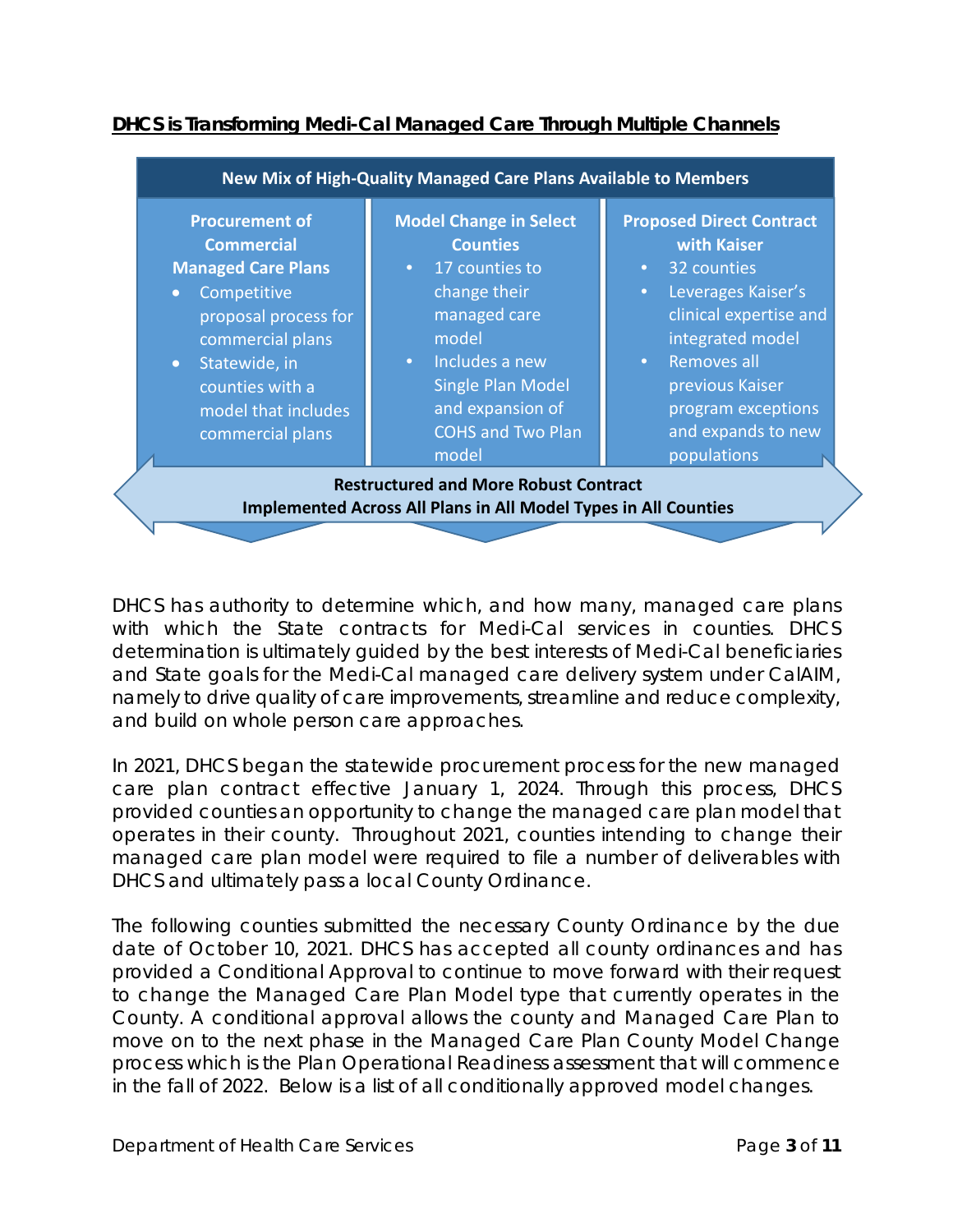#### **Single Plan Counties**

Alameda County: Single Plan with Alameda Alliance Contra Costa County: Single Plan with Contra Costa Health Plan Imperial County: Single Plan with California Health and Wellness

### **COHS with Central California Alliance for Health**

Mariposa County and San Benito Counties

#### **COHS with Partnership Health Plan**

Butte, Colusa, Glenn, Nevada, Placer, Plumas, Sierra, Sutter, Tehama, and Yuba **Counties** 

### **Two-Plan with Health Plan of San Joaquin**

Alpine and El Dorado Counties

DHCS removed all conditionally approved counties from the commercial plan procurement (for a single local plan model) or reduced the number of commercial plans procured in the county (for a Two-Plan Model). This substantially increased the number of lives assigned to local plans.

While counties have a role in determining models in their individual counties, given its footprint and structure, Kaiser should be viewed outside the procurement process.

## **Problem Statement**

On February 9, 2022, DHCS released a Request for Proposal (RFP) for select commercial Medi-Cal managed care plan contracts. Through this competitive process and resultant contracts, the state is embarking on new relationships with managed care plans to redefine how care is delivered, what leads to health equity and healthy communities, how to better hold the health care delivery system accountable for transparency, quality and results, and ultimately how the state achieves a Healthy California for All. Under this RFP, approved Medi-Cal managed care plans, in the "Two-Plan", "Regional" or "Geographic Managed Care" model counties, must take all enrollees that wish to enroll with them in their contractual service areas. The contract released through the RFP will be applicable to all Medi-Cal managed care plans statewide, regardless of whether they participate in the procurement or not.

Kaiser, which serves close to 900,000 Medi-Cal enrollees, participates as a subcontractor with 12 local Medi-Cal managed care plans (in 17 counties) and has a direct contract in five counties, inclusive of the two Geographic Managed Care (GMC) counties. In 2021, DHCS announced it would limit the number of prime plans in GMC model counties. However, due to limitations in Kaiser's integrated model, physical capacity as well as fixed geographic locations, Kaiser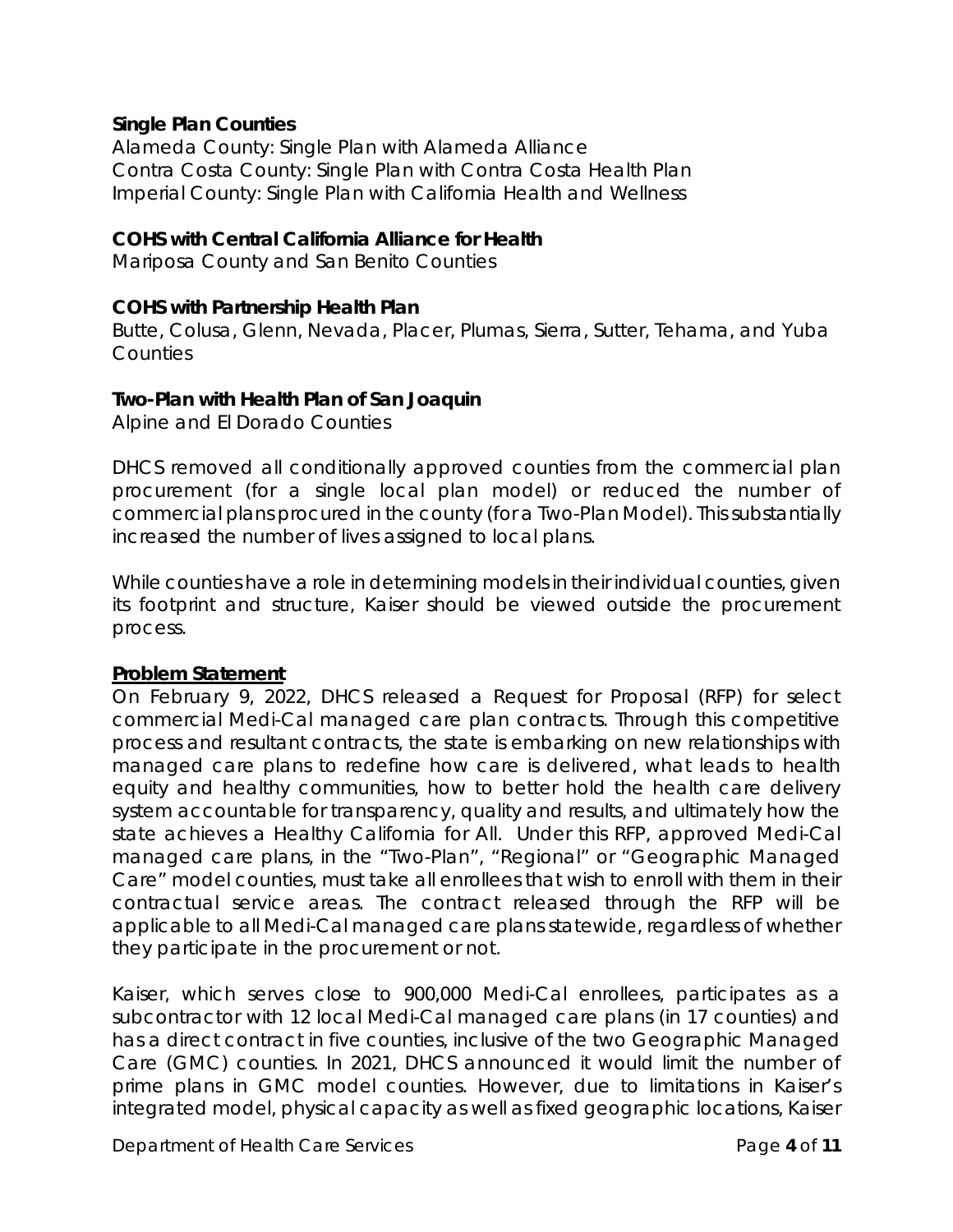is not in a position to be listed on Medi-Cal enrollment choice forms for all Medi-Cal beneficiaries.

If Kaiser is unable to participate in the RFP due to its network's physical capacity, the Medi-Cal program would lose its highest quality plan, its integrated model and clinical expertise. In addition Kaiser's enrollees in at least the GMC and direct contract counties (Sacramento, San Diego, Amador, El Dorado, and Placer) would need to change health plans. This is a unique problem that requires a unique solution.

Furthermore, the growth commitment from Kaiser in the DHCS proposal will mean that Medi-Cal growth will be at a faster rate than Kaiser's projected growth for commercial (CalPERS, Covered CA, etc.) and Medicare. While Kaiser is open to all comers on these lines of business, it is at a manageable rate that aligns with their available capacity. If Kaiser were to take all comers in Medi-Cal, the growth rate would far outpace their physical capacity, especially since DHCS' default algorithm favors quality and Kaiser far exceeds quality scores in all counties it participates in.

# **Advantages to the Medi-Cal Program**

Under the proposal, Kaiser would be subject to *all* terms of the new managed care contract except it would not be open through the traditional Medi-Cal plan choice methods.

Existing Kaiser Medi-Cal members will have the option to stay with Kaiser. In addition, Kaiser will commit to growth of new Medi-Cal members of 25 percent from the start of the contract term to the end of the contract term (five years).

This growth will occur through:

- Continuity of members who exit their other lines of business in 32 counties where Kaiser has a commercial or Medicare line of business. Continuity is defined as (1) the person being enrolled in Kaiser at any time during the twelve months immediately preceding the effective date of the beneficiary's Medi-Cal eligibility or (2) the person has "family linkage" which means a situation where a beneficiary's parent, guardian, minor child or minor sibling is enrolled in or has been enrolled in Kaiser at any time during the twelve months immediately preceding the effective date of the beneficiary's Medi-Cal eligibility. Continuity enrollment applies to all Kaiser members transitioning from all lines of business and for all Medi-Cal aid codes/populations, including duals.
- Aligned enrollment, as defined in Assembly Bill 133 (2021) and the CalAIM 1115 Waiver, of dual eligibles (those eligible for both Medicare and Medi-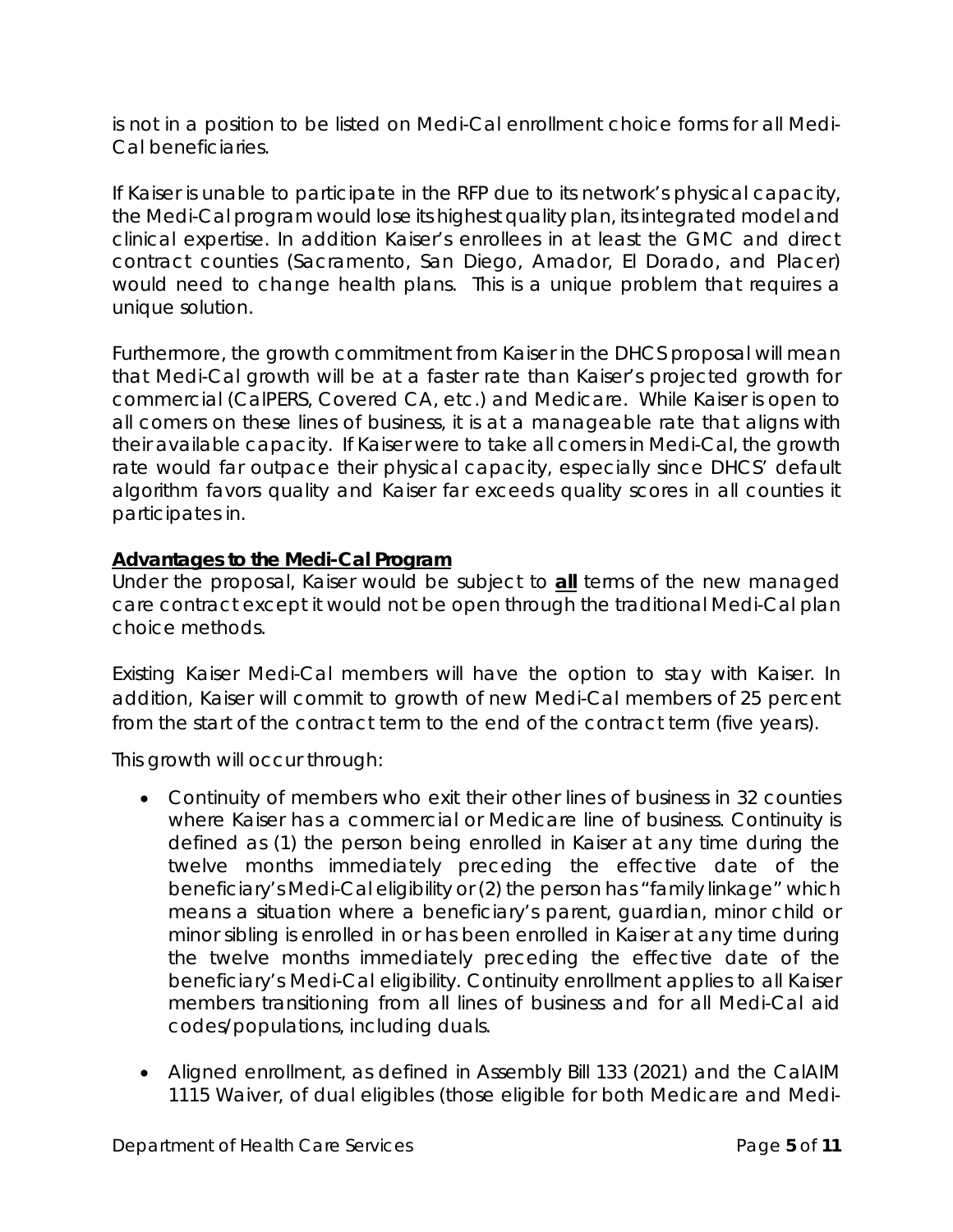Cal). This would apply to the Coordinated Care Initiative (CCI) counties and counties where aligned enrollment[iii](#page-10-2) has gone live. Prior to 2026, in non-CCI counties, DHCS will work with local plans to determine when Aligned and/or Exclusively Aligned Enrollment will go live for each county. All prime plans participating in Exclusively Aligned enrollment will go live at the same time in a given county.

- Kaiser being a choice for foster youth. Under this proposal, Kaiser would be an option along with any other Medi-Cal managed care plan available in the county. Foster youth would not be required to enroll in Medi-Cal managed care. Foster youth enrollment is not limited to continuity.
- Since the release of this proposal in February, Kaiser has agreed to open to default enrollment for all Medi-Cal beneficiaries up to an annual cap per county based on projected capacity in order to diversify its case mix. This growth would be determined in conjunction with DHCS, the local health plan, and other stakeholders.

This growth would apply in the 22 counties where Kaiser currently participates as Medi-Cal managed care plan and the 10 counties where Kaiser has another line of business.

In addition, this proposal leverages Kaiser's expertise and augments its contribution to Medi-Cal:

- Kaiser will implement CalAIM Enhanced Care Management (ECM) and Community Supports in a manner consistent with other Medi-Cal managed care plans. Kaiser will leverage more community presence with other providers (e.g., county departments, public hospitals and health systems, and community health centers) and not solely provide all ECM and Community Supports internally. Kaiser will also commit to broad uptake of Community Supports, consistent with other Medi-Cal managed care plans and will implement at least the same number of Community Supports as other Medi-Cal managed care plans in the area.
- Kaiser will support FQHCs across the state to implement a robust portfolio of population health management and practice transformation solutions to augment clinical outcomes for patients cared for in this vital communitybased system. This bolsters the strengths of two systems: The breadth of community presence and cultural and equity excellence of the FQHCs and the practice transformation and approach to quality care of Kaiser.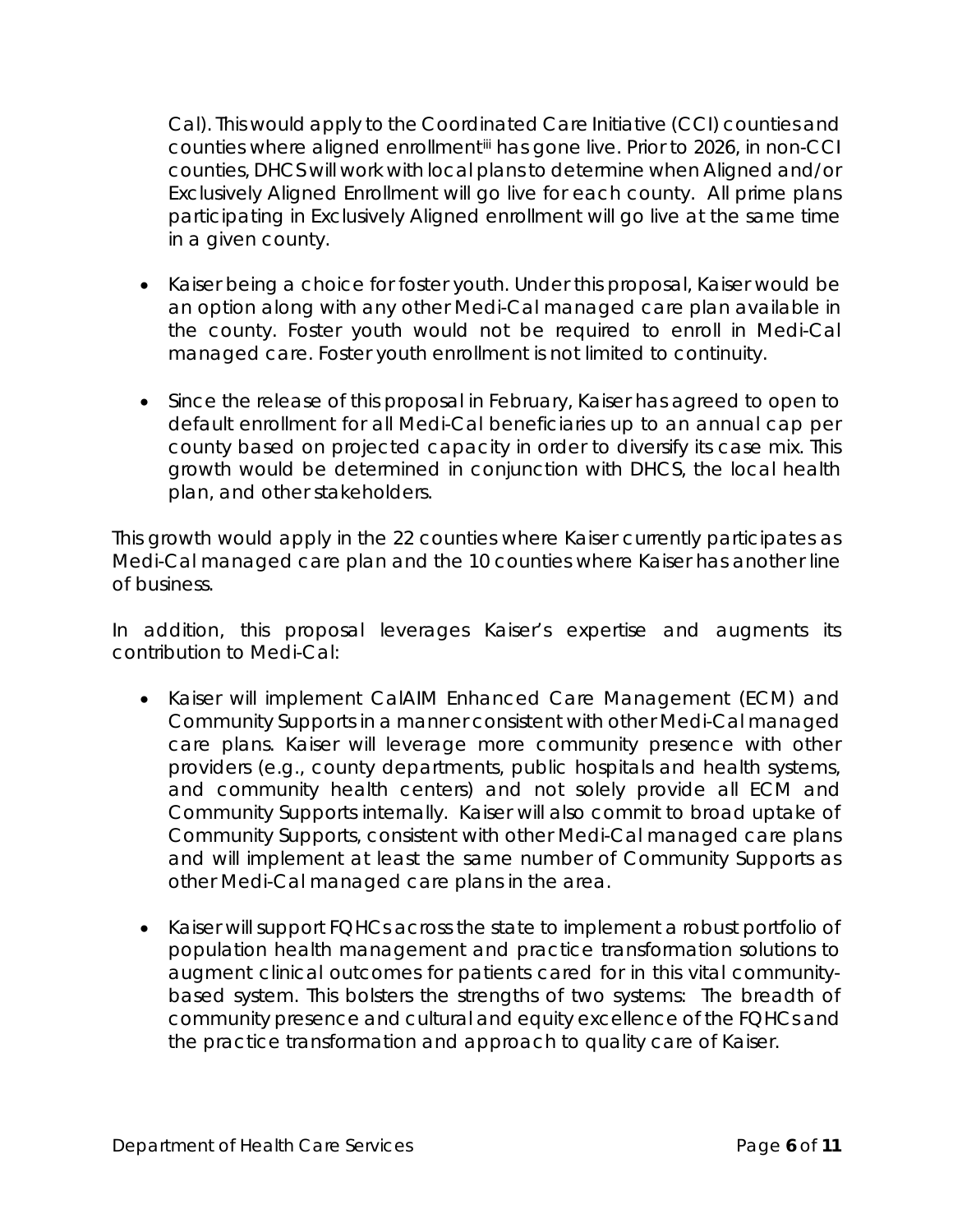• DHCS and Kaiser will identify the highest need specialties and geographic areas where Kaiser will provide, by Kaiser physicians, a limited number of inperson, ambulatory based, outpatient specialty care visits, and associated needs such as diagnostic testing and outpatient procedures for non-Kaiser members. These services may be provided at locations other than Kaiser facilities (for example at FQHCs). Similar to above, this would leverage Kaiser's clinical expertise and integrated model to support underserved areas and would test out models and partnerships to deliver specialty care.

Under this proposal, the Medi-Cal program is getting more from Kaiser than under the arrangement today. Kaiser will be required to abide by the exact same rules as all other Medi-Cal managed care plans, except open enrollment. Today, Kaiser has multiple exemptions from these rules (e.g., exemptions from the facility site review/medical record review process, timely access survey, covered benefits requirements, and alternative access standard). In addition, Kaiser will contribute to the safety net through ECM and Community Support contract with counties and public hospital systems, the engagements with the FQHCs on population health management and specialty care for non-Kaiser Medi-Cal members. This requirement is not in place today.

Finally, this proposal is consistent with DHCS' overarching goals for Medi-Cal:

- **Preserves Member Continuity.** Kaiser members will have a more seamless transition to and from Covered California and employer-based coverage, as well as far better alignment for those enrolled with Kaiser for their Medicare and Medi-Cal coverage. Importantly, for these members, the payer source of coverage would not matter, they can maintain Kaiser at their option.
- **Quality Outcomes.** Kaiser consistently scores above 90% in the Aggregated Quality Factor Score (AQFS)<sup>iv</sup>, which is a quality score that accounts for plan performance on DHCS-selected HEDIS indicators. In comparison, the weighted average of other managed care plans is 65%. Further, in 41 of 48 quality measures Kaiser (either Northern CA and/or Southern CA) exceed the weighted average for all Medi-Cal Managed Care Plans and in 37/48 measures significantly better than the weighted average. Kaiser is the highest or among the highest for Quality Scores for:
	- Follow-Up Care for Children Prescribed ADHD Medication
	- Metabolic Monitoring for Children and Adolescents on Antipsychotics
	- Antidepressant Medication Management Acute Phase
	- Contraceptive Care—All Women and Postpartum Women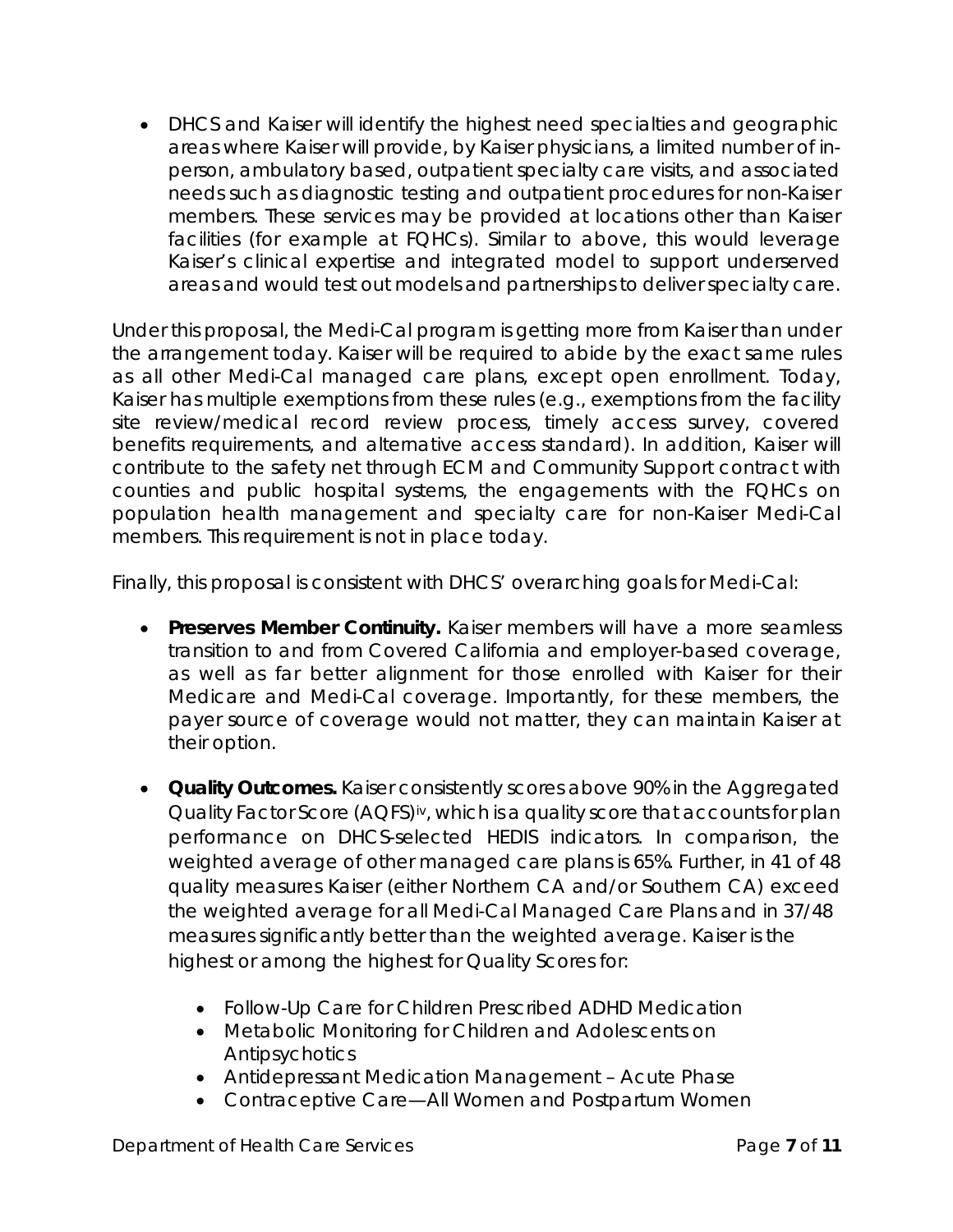- Timeliness of Prenatal Care
- Controlling High Blood Pressure
- Breast Cancer Screening
- Cervical Cancer Screening
- Childhood and Adolescent Immunization Status
- Well-Child Visits in the First 15 Months—Six or More Well-Child Visits
- Asthma Medication Ratio
- Emergency Department Visits (Per 1,000 Member Months) Total

This proposal grows Medi-Cal's partnership with a high quality plan and leverages Kaiser's expertise to improve care for non-Kaiser members. This proposal would additionally provide more insight into the quality of care provided by prime local plans as Kaiser's quality scores would no longer be included in the local plans' data.

- **Reduce Disparities.** Kaiser's commitment as part of this agreement to partner with FQHCs recognizes and couples the advantage of FQHCs being embedded in communities and trusted providers and Kaiser's ability to deliver effective and quality primary care and add additional specialty care access in areas traditionally underserved.
- **Removes layers of complexity, bureaucracy, and cost.** This proposal is a step forward in the path of simplification of health coverage in the state as it reduces unneeded layers of administration and bureaucracy by (1) eliminating the 12 subcontracts and corresponding administrative overhead between Kaiser and other managed care plans, majority of prime plan maintains 5 percent of the rate and some far exceed that percent, (2) eliminating consumer confusion regarding subcontracting arrangements between Kaiser and the other managed care plans, and (3) allows DHCS to have direct oversight of a plan with nearly 1 million Medi-Cal beneficiaries rather than working through another managed care plan which makes for greater accountability and more efficient processes such as data reporting and collection.

## **Impact to Local Plans**

Local plans may argue that under this proposal, their rates may be impacted as a result of the removal of Kaiser members. However, when Kaiser members are removed from the local plan's enrollment, the cost of the Kaiser members will be removed and the local plan's acuity mix will be adjusted. Consequently, rates will be adjusted to reflect the new composition of members. Local plans will not need to wait two years to recognize this adjustment. Additionally, the department assessed local plan's fiscal stability and found that all local plans have a tangible net equity of o[v](#page-10-4)er 450 percent of what is required<sup>y</sup>. This means that these plans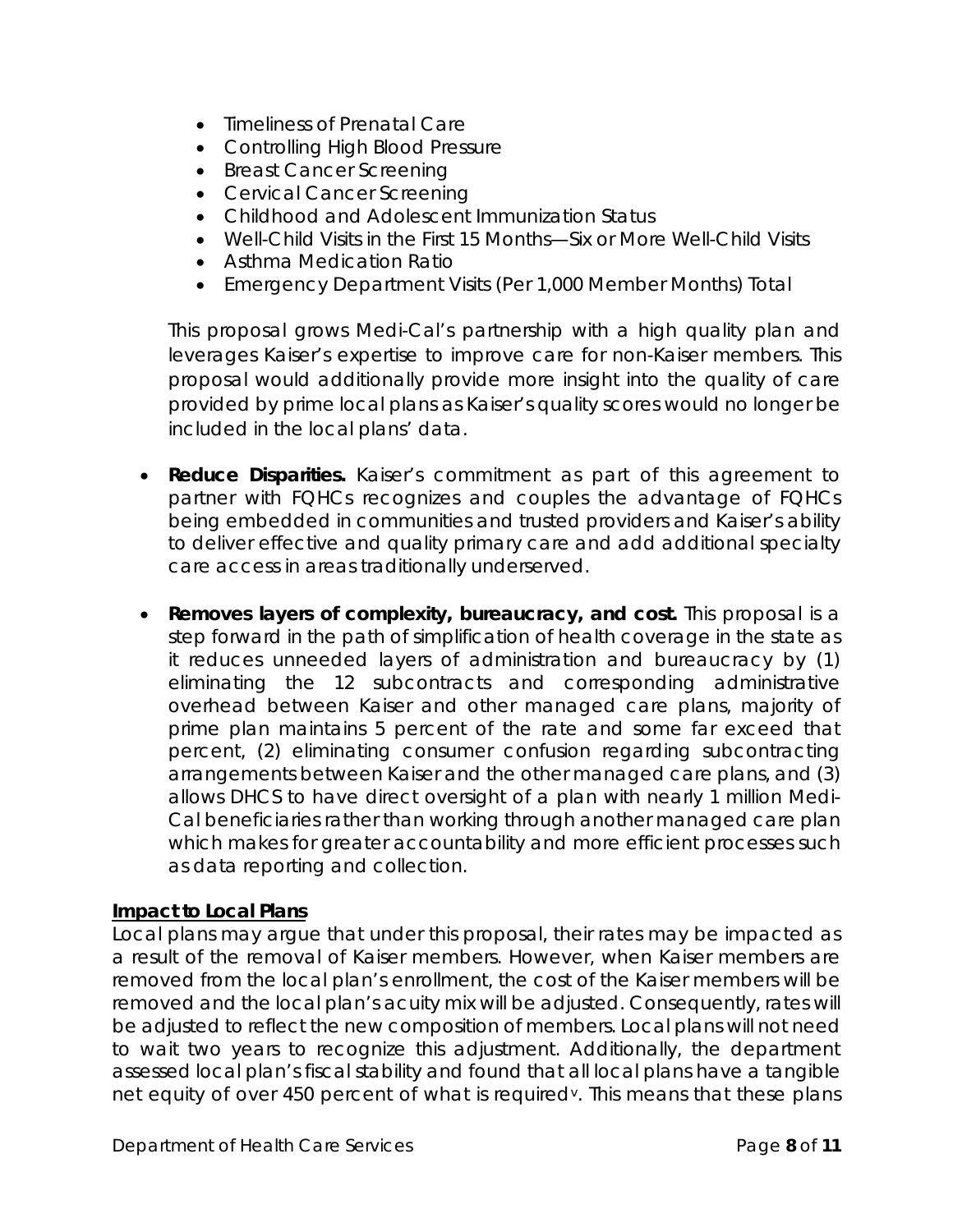have reserves well above what the Department of Managed Health Care has determined (pursuant to regulations) as necessary to demonstrate fiscal health.

Additionally, as noted above, the county model changes as a result of the procurement will likely increase the number of lives assigned to local plans. It is estimated that about 450,000 are moving to a COHS or single plan model and about 34,000 would be moving to a two plan model.

Under this proposal, DHCS and Kaiser will work with local health plans and other stakeholders to determine enrollment growth, align on implementation of CalAIM, and support the local health care delivery infrastructure.

Finally, under this proposal, the state has expanded and standardized the limited enrollment parameters for Kaiser from what they are today. Kaiser is not "picking" its members. Rather under this proposal, individuals who have picked Kaiser can maintain/obtain their coverage in Kaiser in the Medi-Cal program.

#### **Summary**

The chart below describes Kaiser's current participation in Medi-Cal compared to the budget trailer bill language proposal.

|                                                                                | Today                                                                                                                                                                                                                                                                                                                                    | Proposal                                                                                                                                                                                                                                                                                                                                                                                                               |
|--------------------------------------------------------------------------------|------------------------------------------------------------------------------------------------------------------------------------------------------------------------------------------------------------------------------------------------------------------------------------------------------------------------------------------|------------------------------------------------------------------------------------------------------------------------------------------------------------------------------------------------------------------------------------------------------------------------------------------------------------------------------------------------------------------------------------------------------------------------|
| Counties where<br>Kaiser participates<br>as a Medi-Cal<br>managed care<br>plan | Direct contract (5)<br>Amador, El Dorado, Placer,<br>$\bullet$<br>Sacramento, San Diego<br>Delegation/Subcontracted plan (17)<br>Alameda, Contra Costa, Kern, Los<br>$\bullet$<br>Angeles, Marin, Napa, Orange,<br>Riverside, San Bernardino, San<br>Francisco, San Joaquin, San<br>Mateo, Santa Clara, Solano,<br>Sonoma, Ventura, Yolo | Today's counties (22) as a direct<br>contract<br>Direct contract in counties where<br>Kaiser has another line of business (10)<br>Fresno, Imperial, Kings, Madera,<br>$\bullet$<br>Mariposa, Santa Cruz, Stanislaus,<br>Sutter, Tulare, Yuba                                                                                                                                                                           |
| Medi-Cal<br>enrollment<br>parameters                                           | Continuity (i.e., persons leaving<br>$\bullet$<br>employer-sponsored Kaiser<br>coverage and other payer-<br>sponsored Kaiser coverage)<br>Family linkage<br>$\bullet$                                                                                                                                                                    | Continuity (i.e., persons leaving<br>$\bullet$<br>employer-sponsored Kaiser<br>coverage and other payer-<br>sponsored Kaiser coverage)<br>Family linkage<br>$\bullet$<br>Duals (those eligible for both<br>$\bullet$<br>Medicare & Medi-Cal)<br><b>Foster Youth</b><br>$\bullet$<br>Default enrollment for all Medi-Cal<br>$\bullet$<br>beneficiaries up to an annual cap<br>per county based on projected<br>capacity |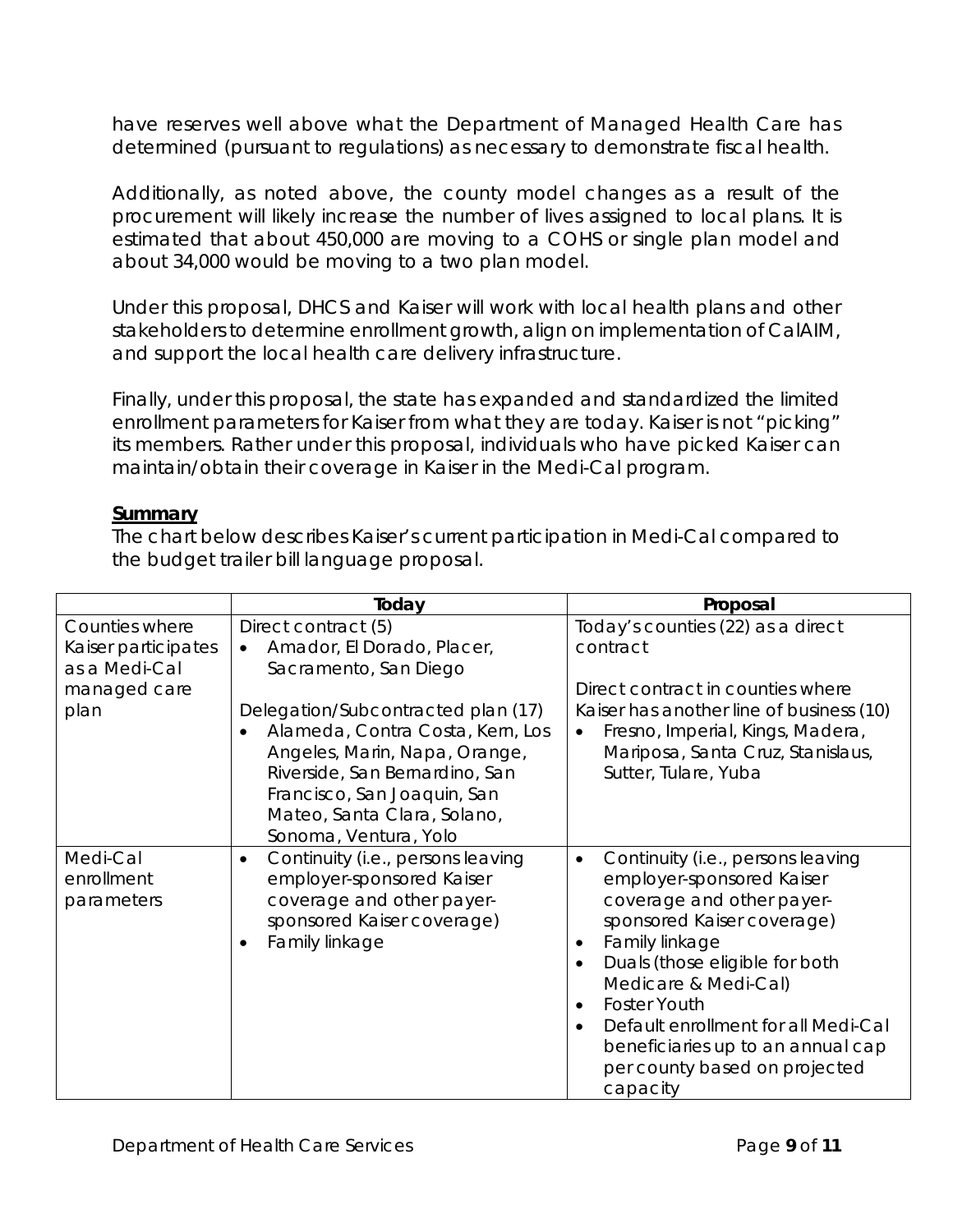|                         | Today                                                                                                                                                                                                                                                                                                                                                                                                                       | Proposal                                                                                                                                                                                                                                                                                                                                                                                                                                                                                                                                                                                                                                                                                                                                                                                              |
|-------------------------|-----------------------------------------------------------------------------------------------------------------------------------------------------------------------------------------------------------------------------------------------------------------------------------------------------------------------------------------------------------------------------------------------------------------------------|-------------------------------------------------------------------------------------------------------------------------------------------------------------------------------------------------------------------------------------------------------------------------------------------------------------------------------------------------------------------------------------------------------------------------------------------------------------------------------------------------------------------------------------------------------------------------------------------------------------------------------------------------------------------------------------------------------------------------------------------------------------------------------------------------------|
| Managed care            | Exceptions or alternative standards                                                                                                                                                                                                                                                                                                                                                                                         | No exceptions or alternative standards.                                                                                                                                                                                                                                                                                                                                                                                                                                                                                                                                                                                                                                                                                                                                                               |
| requirements            | (e.g., exemptions from the facility site                                                                                                                                                                                                                                                                                                                                                                                    |                                                                                                                                                                                                                                                                                                                                                                                                                                                                                                                                                                                                                                                                                                                                                                                                       |
|                         | review/medical record review                                                                                                                                                                                                                                                                                                                                                                                                |                                                                                                                                                                                                                                                                                                                                                                                                                                                                                                                                                                                                                                                                                                                                                                                                       |
|                         | process, timely access survey,<br>covered benefits requirements, and                                                                                                                                                                                                                                                                                                                                                        |                                                                                                                                                                                                                                                                                                                                                                                                                                                                                                                                                                                                                                                                                                                                                                                                       |
|                         | alternative access standard)                                                                                                                                                                                                                                                                                                                                                                                                |                                                                                                                                                                                                                                                                                                                                                                                                                                                                                                                                                                                                                                                                                                                                                                                                       |
| <b>Additional terms</b> | None                                                                                                                                                                                                                                                                                                                                                                                                                        | Kaiser will (1) implement CalAIM<br>Enhanced Care Management (ECM)<br>and Community Supports in a manner<br>consistent with other Medi-Cal<br>managed care plans and (2) support<br>certain FQHCs to implement<br>population health management and<br>practice transformation solutions to<br>augment clinical outcomes and (3)<br>provide<br>DHCS and Kaiser will identify the<br>highest need specialties and<br>geographic areas where Kaiser will<br>provide, by Kaiser physicians, a limited<br>number of in-person, ambulatory<br>based, outpatient specialty care visits,<br>and associated needs such as<br>diagnostic testing and outpatient<br>procedures for non-Kaiser members.<br>These services may be provided at<br>locations other than Kaiser facilities (for<br>example at FQHCs). |
| State oversight         | Direct oversight of Kaiser as a<br>contracted managed care plan in 5<br>direct contract counties.<br>Amador, El Dorado, Placer,<br>Sacramento, San Diego<br>Indirect oversight via prime plan in 17<br>counties.<br>Alameda, Contra Costa, Kern, Los<br>$\bullet$<br>Angeles, Marin, Napa, Orange,<br>Riverside, San Bernardino, San<br>Francisco, San Joaquin, San<br>Mateo, Santa Clara, Solano,<br>Sonoma, Ventura, Yolo | Direct oversight of Kaiser as a direct<br>contracted managed care plan in 32<br>counties.                                                                                                                                                                                                                                                                                                                                                                                                                                                                                                                                                                                                                                                                                                             |